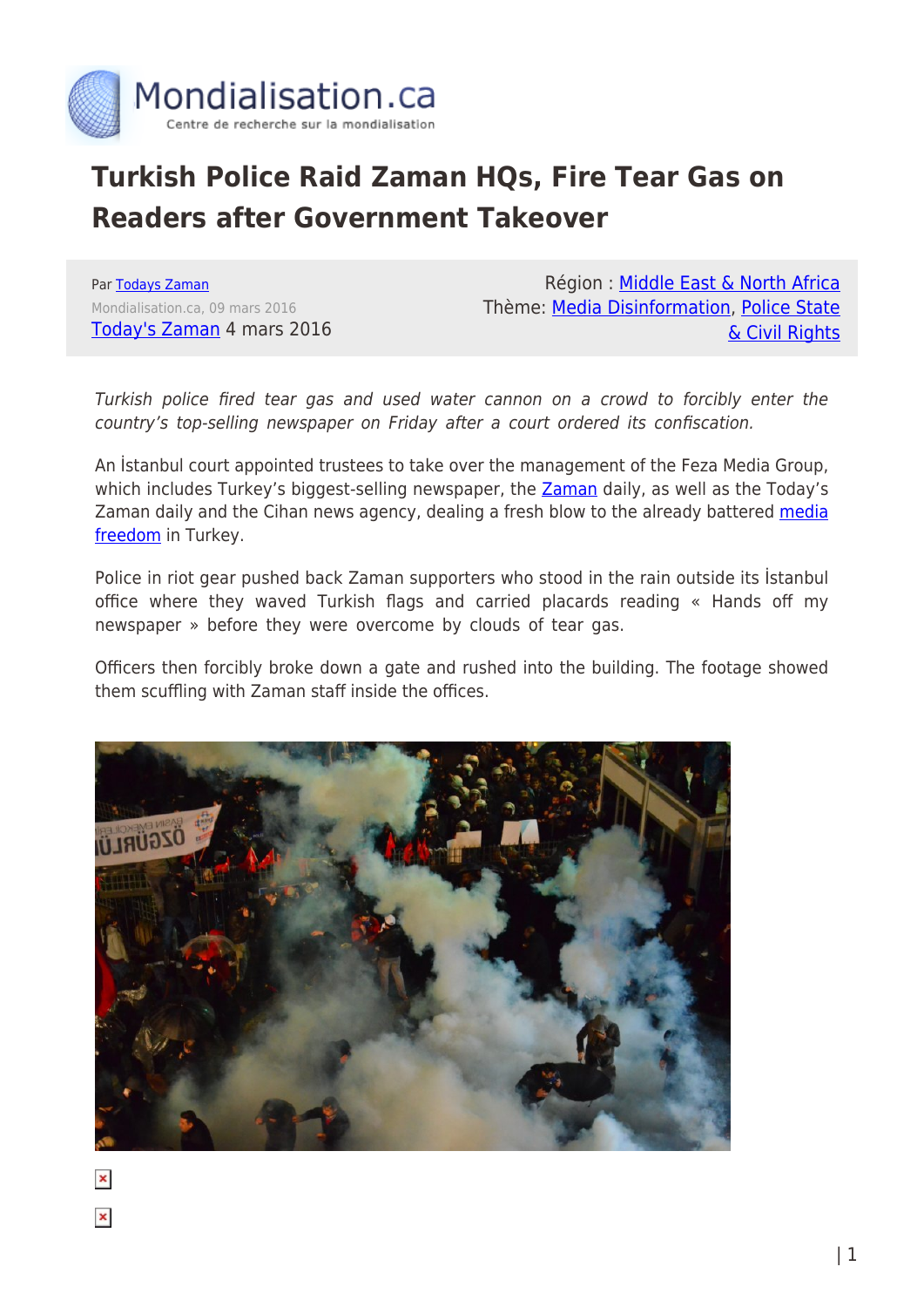Zaman employees waiting near the entrance said police immediately tear-gassed hundreds of readers who had gathered outside Zaman newspaper to protest the ruling without even delivering the court decision.



Police use bolt cutter to break the steel gate in front of the Zaman building.

Employees shouted 'free press cannot be silenced, » as hundreds of police officers entered the building. Zaman daily Editor-in-Chief Abdülhamit Bilici, who had hard time in speaking due to tear gas that covered inside the building, said the scene will be noted in the Turkish history as a black stain.

Police then went to the management floor in the building. Police initially prevented Bilici from entering his office but they later let him in. Bilici was heard saying he does not recognize the court decision.

Live footage also showed Today's Zaman Editor-in-Chief Sevgi Akarçeşme being pushed by police. She said a police officer held her arm and tried to take her out of the building. « Police did not let us inside our offices in our own newspaper building! This is pure despotism! They physically blocked me, both men&women, » she tweeted.

A group of opposition deputies who were also present at the building to show support for the daily were also affected by pepper gas.

Police then broke cameras in the building to cut live footage from the building, an employee said. « Throw him off the staircase », one police shouted at 2nd floor as one editor was pushed down from the stairs, another Zaman employee tweeted.

 $\pmb{\times}$ 

 $\pmb{\times}$ 

The employees were later asked to leave the building. « We are evacuating the building. This is probably my last message from my office, » Akarçeşme tweeted after midnight.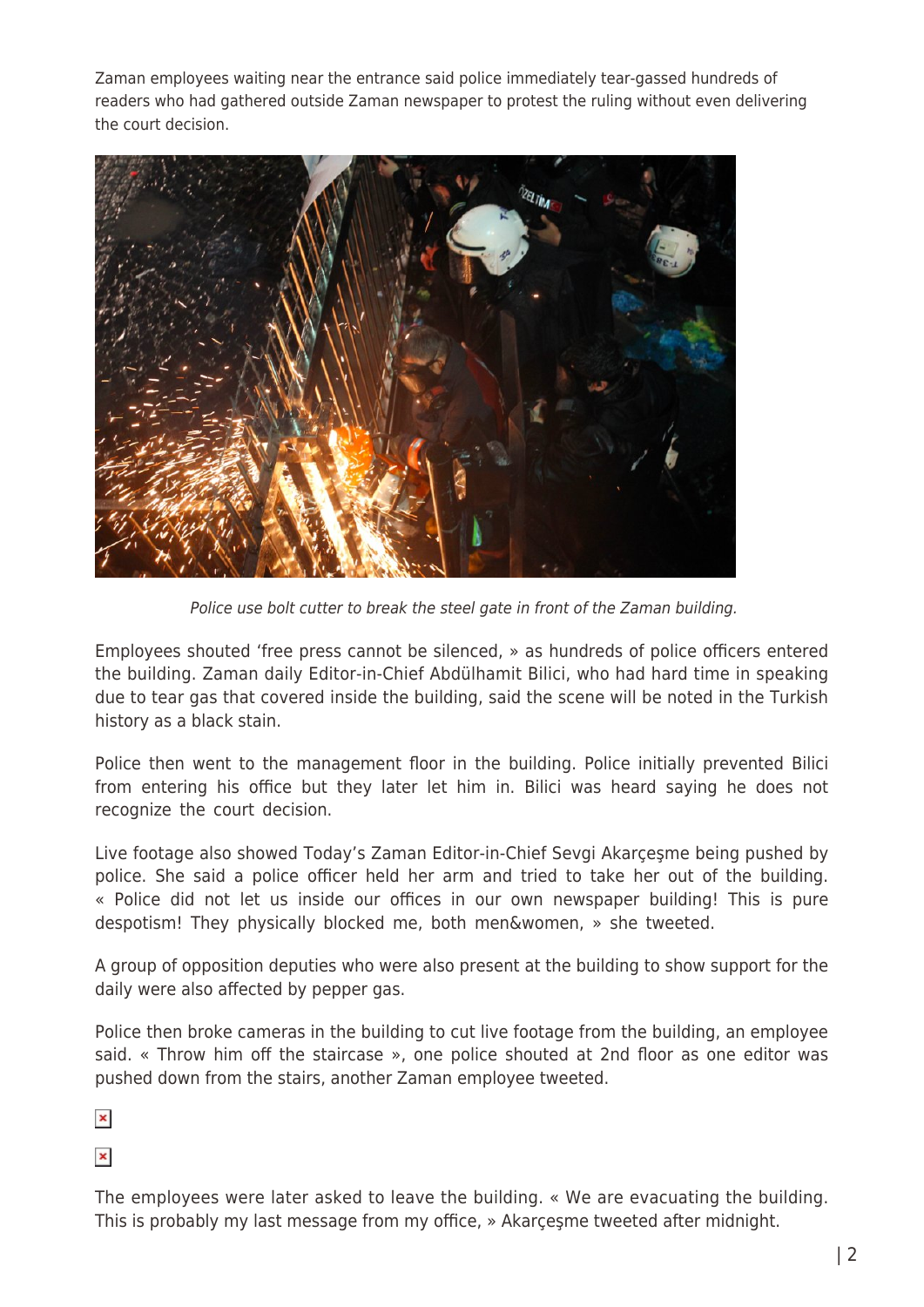The decision was issued by the İstanbul 6th Criminal Court of Peace at the request of the İstanbul Chief Public Prosecutor's Office, which claimed that the media group acted upon orders from what it called the "Fethullahist Terrorist Organization/Parallel State Structure (FETÖ/PDY)," praising the group and helping it achieve its goals in its publications.

The prosecutor also claimed that the alleged terrorist group is cooperating with the Kurdistan Workers' Party (PKK) terrorist organization to topple the Turkish government and that high-level officials of the two groups have had meetings abroad.

The court decision means that the entire management and the editorial board of Feza Media Group companies will be replaced by the three-member board named by the court.

# $\frac{\times}{\times}$ <br>(Photo: DHA)

A crowd of Zaman and Today's Zaman journalists, readers and supporters gathered outside Zaman's headquarters as court-appointed trustees were expected to arrive at any moment.

Zaman Editor-in-Chief Abdülhamit Bilici addressed his colleagues on the grounds of the newspaper, calling the court decision a « black day for democracy » in Turkey as journalists and other newspaper workers held up signs that read: « Don't touch my newspaper » and chanted « free press cannot be silenced! »

"Today, we are experiencing a shameful day for media freedom in Turkey. Our media institutions are being seized," Today's Zaman Editor-in-Chief Sevgi Akarçeşme said as she addressed the crowd.

"As of today, the Constitution has been suspended," she said, referencing to the fact that the Turkish Constitution forbids seizure of printing houses and press equipment.

### $\pmb{\times}$

### (Photo: DHA)

Şahin Alpay, a veteran political expert and a columnist for both Zaman and Today's Zaman, lamented the situation, saying Turkey is having a "dark day" when one of the most prominent media outlets in the country is being confiscated at the order of a political leader.

"It is utterly saddening, particularly for people of my generation, that Turkey is turning into a third-world dictatorship," Alpay said.

The takeover of Zaman comes as President Recep Tayyip Erdoğan and the government of the Justice and Development Party (AK Party) that he founded intensified pressure on the Turkish media. Zaman, which is affiliated with the Gülen movement, is one of the few opposition media outlets in the country, which is dominated by pro-government television stations and newspapers.

Turkey' satellite provider Türksat halted the broadcast of the independent İMC TV station last week on terrorism charges. Two newspapers and two television stations owned by Koza İpek Holding were placed under the management of a trustee board on charges of financing terrorism in October 2015. Those media outlets were closed down by the trustee board due to financial losses last week.